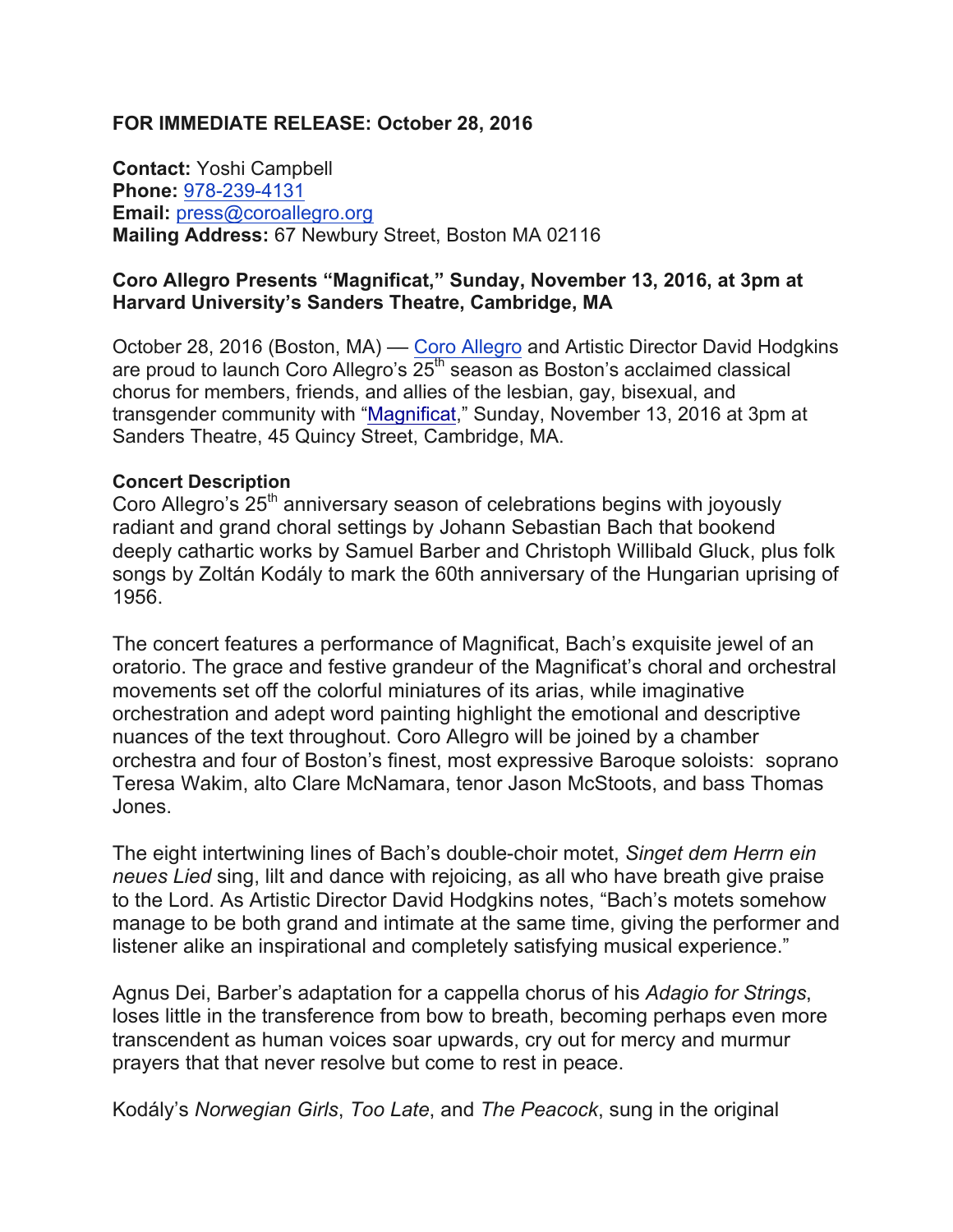Hungarian, are marvels of musical storytelling. Today, as so many are forced to flee from conflict and repression in their homelands, Kodály's folk songs, although firmly rooted in the Hungarian experience, offer a beautifully humane reminder of the suffering and hope of people everywhere.

As part of their  $25<sup>th</sup>$  anniversary season, Coro Allegro shines a spotlight on the consummate musicians with whom who they have partnered along the way. This concert features Kristina Nilsson, violinist, performing *Melodie* form Gluck's *Orfeo ed Euridice*, in gratitude for all the exemplary musicians she has assembled and led as Concertmaster of Coro Allegro's Orchestra.

# **Ticket Information**

Tickets to "Magnificat" are (A) \$65, (B) \$45, and (C) \$25, with 20% off for seniors and students, and a student special ticket at \$15.

Tickets can be purchased online at coroallegro.org or by calling 617-236-4011.

# **Concert Details**

Title: Coro Allegro presents "Magnificat" Date: Sunday, March 13, 2016 at 3pm Location: Sanders Theatre, Harvard University, 45 Quincy Street, Cambridge

Repertoire:

Johann Sebastian Bach, Magnificat, BWV 243 (1733) Teresa Wakim, soprano Clare McNamara, alto Jason McStoots, tenor Thomas Jones, bass

Johann Sebastian Bach, *Singet dem Herrn ein neues Leid*, BWV 225 (1727) Samuel Barber, Agnus Dei (1967) Zoltán Kodály, Hungarian Songs *Norvég leányok* (Norwegian Girls) (1940) *Akik mindig elkésnek* (Too Late) (1934) *Fölszállott a páva* (The Peacock) (1939)

Christoph Willibald Gluck, *Melodie* from *Orfeo ed Euridice* (1762) Kristina Nilsson, violinist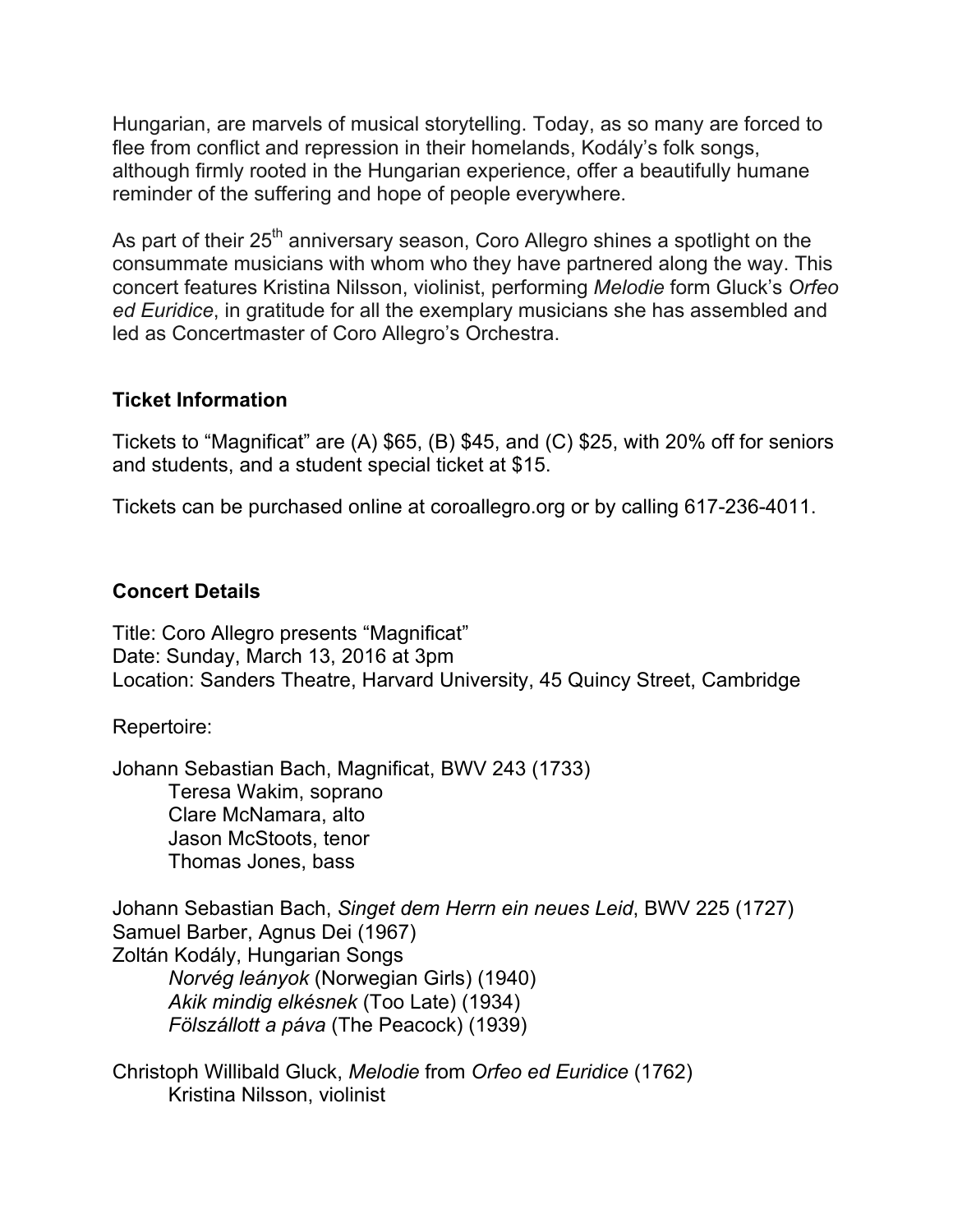# **Artist Profiles: David Hodgkins, Coro Allegro Artistic Director**

Artistic Director David Hodgkins has delighted audiences in the greater Boston area for over 20 years with "creative programs, sung with enthusiasm and tonal beauty" (Ed Tapper, *Bay Windows*). Mr. Hodgkins is the Artistic Director of Coro Allegro in Boston, which *Boston Globe* critic Michael Manning deemed "one of Boston's most accomplished choruses," Artistic Director of The New England Classical Singers in Andover, Director of Music at The Commonwealth School in Boston, advanced conducting instructor at the Kodály Music Institute, and serves on the advisory boards of The Boston City Singers and the UMass/Amherst Music Department.

Mr. Hodgkins has performed with Coro Allegro at the ACDA and GALA music festivals, served as guest conductor with Chorus Pro Musica, Masterworks Chorale, and Emmanuel Music, and has made numerous festival appearances as guest conductor and clinician. His ensembles have collaborated with the Boston Celebrity Series, Boston Cecilia, Handel and Haydn Society, Pro Arte Chamber Orchestra, The New England String Ensemble, and the Boston Landmarks Orchestra.

Mr. Hodgkins has conducted numerous world and Boston premiere performances of works ranging from Marianne Martinez to Arvo Pärt. Mr. Hodgkins with Coro Allegro received the 2012 Chorus America Alice Parker/ASCAP Award for their collaborative premiere performance of Kareem Roustom's oratorio *Son of Man*, with The United Parish Church of Brookline and Music Director Susan DeSelms, a work commissioned by United Parish. That same year, Mr. Hodgkins with Coro Allegro released the critically acclaimed CDs *Awakenings* and *In Paradisum* on the Navona label, which feature contemporary composers Robert Stern, Ronald Perera, and Patricia Van Ness and soloists Sanford Sylvan and Ruth Cunningham.

Mr. Hodgkins has been featured in Choral Director Magazine, The Voice of Chorus America, UMass Amherst Magazine, and Haverhill Life. He has served as producer for three award-winning CDs by La Donna Musicale, Laury Gutiérrez, Artistic Director, *In the Style of...* for Terry Everson, trumpet, and Shiela Kibbe, piano on Albany Records, and a CD of trumpet concerti for the Boston University Wind Ensemble and Terry Everson, directed by David Martins.

Mr. Hodgkins received his Bachelor of Music in voice, piano, and harpsichord from UMass/Amherst, a Masters in Choral Conducting from Temple University, and fellowships in choral and orchestral conducting at the Aspen and Sandpoint music festivals. His mentors include Wayne Abercrombie, Fiora Contino, Alan Harler, James Roth, Gunther Schuller, and Paul Vermel. Mr. Hodgkins has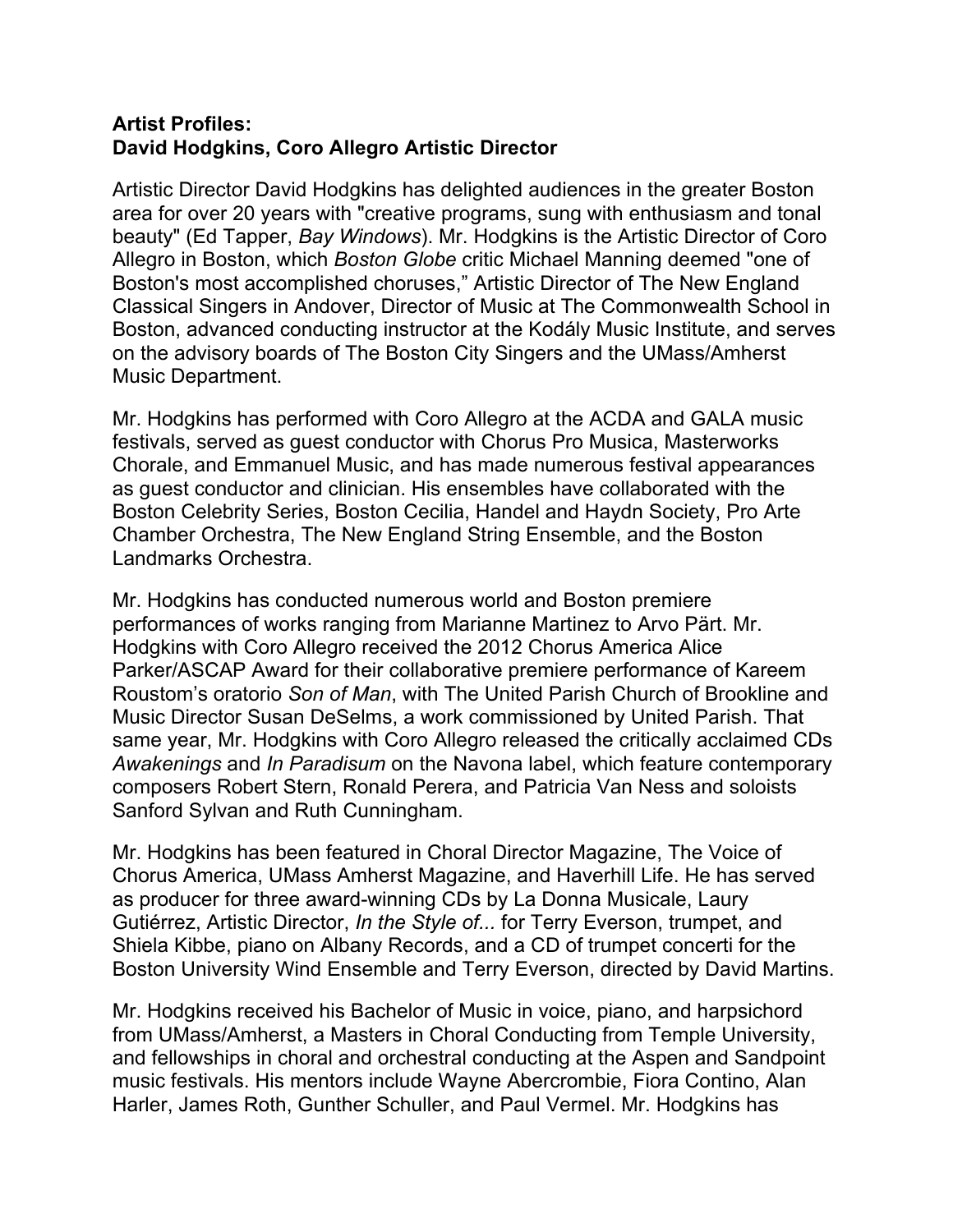served on the faculties of the New England Conservatory, UMass/Amherst, Temple University, and Clark University.

## **Teresa Wakim, Soprano**

With "a gorgeous, profoundly expressive instrument," and as "a bejeweled lyric soprano with an exquisite top register," American soprano Teresa Wakim is perhaps best known as "a perfect early music voice." Upon completion of her studies at the Oberlin Conservatory of Music and Boston University's College of Fine Arts, Wakim was soon named a Lorraine Hunt Lieberson Fellow at Emmanuel Music in Boston, and won First Prize in the International Soloist Competition for Early Music in Brunnenthal, Austria. The last several seasons have seen her make solo debuts at Alice Tully Hall at Lincoln Center, Boston Symphony Hall, Grand Théâtre de Provence, Severance Hall in Cleveland, Walt Disney Concert Hall in LA, the Concertgebouw in Amsterdam, and the Opéra Royal at Versailles.

Ms. Wakim has appeared with many of the nation's premier orchestras. She has sung Bach's Wedding Cantata *Weichet nur betrübte Schatten* and Mendelssohn's *Hear My Prayer* with The Cleveland Orchestra, Handel's *Messiah* with the Charlotte, Tucson, Alabama and San Antonio Symphonies, and Bach's *Missa Brevis* with the San Francisco Symphony. In addition, Wakim's affinity for the Baroque has brought her much success as a frequent soloist with many of the world's best period instrument ensembles, including the Amsterdam Baroque Orchestra, Wiener Akademie, the Handel & Haydn Society, and the Boston Early Music Festival.

She has portrayed and recorded multiple operas from Monteverdi to Mozart, specializing in operas of the French Baroque with the Boston Early Music Festival, and sang the roles of Flore, Aréthuse, and Daphne on their 2015 GRAMMY-Winning Best Opera Recording of Charpentier's *La Descente d'Orphée aux Enfers* and *La Couronne de Fleurs.* She can also be heard on numerous recordings with the Handel & Haydn Society, Boston Early Music Festival, Musik Ekklesia, and Seraphic Fire.

# **Clare McNamara, Mezzo-Soprano**

Praised for her "lushly evocative mezzo" and "attentive and precise" musicianship, Clare McNamara is a soloist and ensemble musician with a passion for early and new music. Her affiliations include Lorelei Ensemble, Skylark Vocal Ensemble, Handel & Haydn Society, Cut Circle, and several other prestigious vocal ensembles with which she sings throughout the United States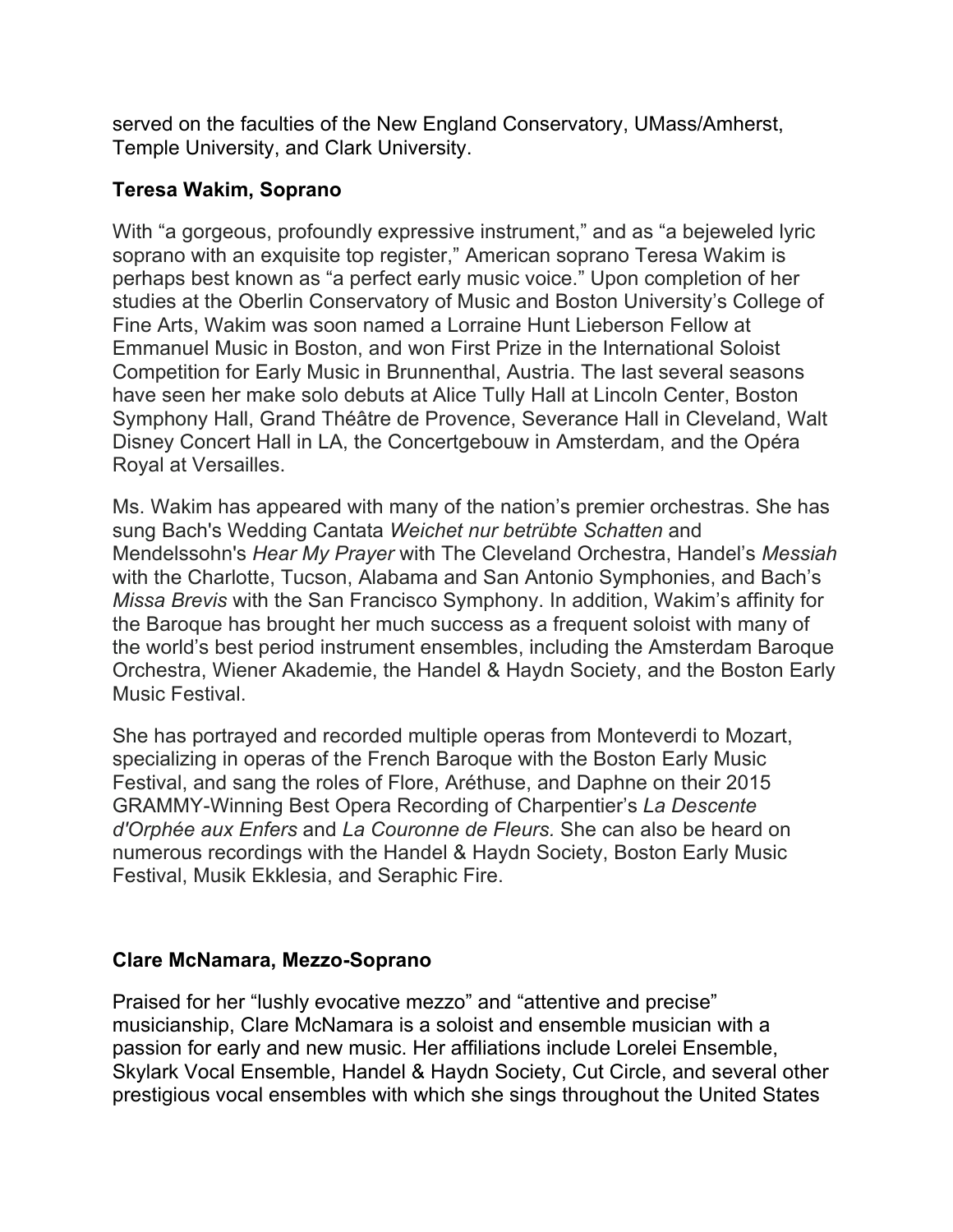and abroad. In recent seasons, Clare been featured in several Lorelei concerts in the Boston area, has appeared on the group's first two commercial recordings, and has participated in Lorelei's professional residencies at Pittsburg State University and Mt. Holyoke College. Clare is in her second season as an active member of the performing roster of the prestigious Handel & Haydn Society in Boston. Clare has also performed with Skylark Vocal Ensemble as a soloist in a series of successful concerts blending Poulenc's notoriously difficult and rarelyperformed cantata "Figure Humaine" with American Civil War songs, in addition to recording the group's second album, "Crossing Over."

Solo engagements from past seasons include a critically-acclaimed Jordan Hall debut with Boston Cecilia in J.S. Bach's *Mass in B Minor,* and featured alto for both Heinrich Schütz's *Musikalische Exequien* with Newton Choral Society and for Boston Cecilia's winter concert "The Miraculous Rose." On the baroque opera stage, Clare has sung Antippo in Telemann's *Der Geduldige,* Socrates with Amherst Early Music Festival, and Athamas in John Eccles' *Semele* with Harvard Early Music Society, among others. In the recording studio, Clare most recently provided solo vocals for "On the Nature of Things," commissioned by the internationally-recognized modern dance troupe Pilobolus Dance Theatre from composers Michelle DiBucci and Ed Bilous. Clare earned her Masters of Music in Early Music (Vocal Performance) from Longy School of Music and her Bachelor of Arts in Music from Princeton University. She currently resides in Boston.

### **Jason McStoots, Tenor**

Grammy-nominated, award-winning, and critically acclaimed, Jason McStoots is a tenor soloist performing music of all eras but specializing in early music. As comfortable singing Mozart, Bach or Britten as he is singing renaissance polyphony or medieval chant, McStoots is a versatile artist moving easily between styles and genres. While an experienced concert soloist, he is no stranger to the stage, making some of his most acclaimed performances in opera and musical theater where he is prized as an integrated singing actor. A sought after ensemble artist for his musicality and sensitivity, he is a core member of the up-and-coming renaissance vocal ensemble, Blue Heron, and works frequently in this chamber music milieu with the acclaimed NYC ensemble TENET. His career also includes his private voice studio at Brandeis University and his burgeoning side career as a stage director.

He garnered critical accolades with his recent performances with the Cleveland based ensemble, Les Délices. The Cleveland Plain Dealer described his singing as "exquisite" and saying that he "easily filled the room with a sound both rich and dulcet, commanding ears with what one suspected was one-tenth of his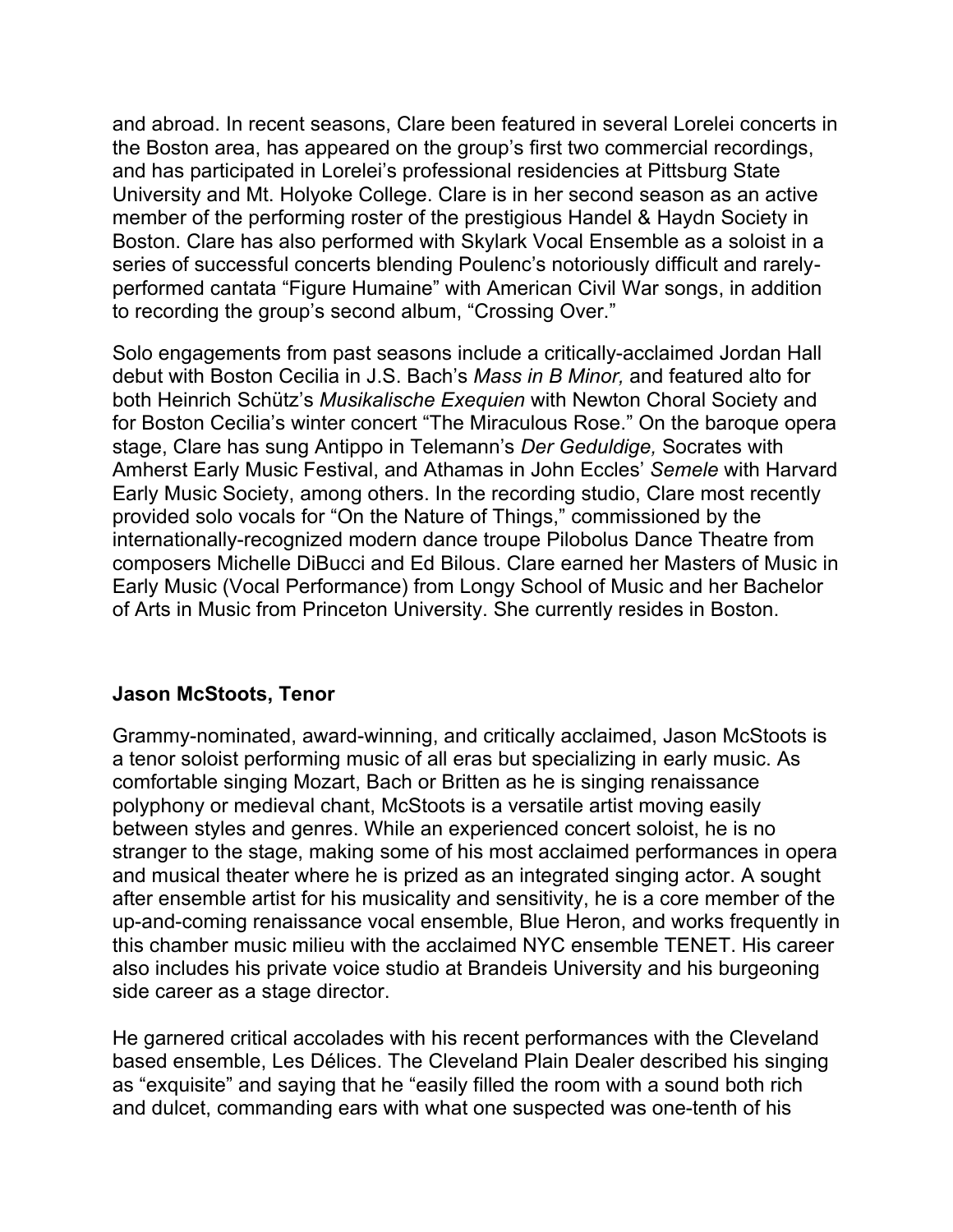potential." He has appeared with such groups as Boston Lyric Opera, Pacific MusicWorks, Boston Camerata, Handel Choir of Baltimore, New Haven Symphony, Tragicomedia, and the Tanglewood Music Center. His renaissance ensemble credits also include his work with Ensemble Origo, under the direction of Eric Rice. In addition he has been featured on the Grammy-nominated recording of Lully's Pysché and on the newly released discs of works of Charpentier and John Blow with the Boston Early Music Festival on the CPO label. Described by critics as "a gifted young tenor with wonderful comedic talents" and as having an "alluring tenor voice" and "bright, clear and fully-fledged tenor sonority," Jason McStoots has performed around the world and the US.

## **Thomas Jones, Bass**

Baritone Thomas Jones has appeared with orchestras, opera companies, choral ensembles and on recital series throughout North America, Europe and the West Indies. Richard Buell of *The Boston Globe* calls the vocal and stage presence of Thomas Jones "irresistible." Anthony Tommasini of *The New York Times* proclaims that Mr. Jones sings "with plush sounds and musical vigor."

Solo engagements include Santa Fe Symphony, The Los Angeles Chamber Orchestra, San Francisco's Philharmonia Baroque Orchestra, Boston's Handel & Haydn Society, The Apollo Chorus of Chicago, The San Francisco City Chorus and Orchestra, The Vancouver Chamber Choir and The Canadian Broadcast Orchestra, The Phoenix Bach Choir, The Phoenix Chamber Orchestra, New York's St. Cecilia Orchestra, Baltimore Choral Arts Society, The Pacific Chorale and The Pacific Symphony in Southern California, The Louisville Bach Society at The Kentucky Center for the Performing Arts, The Masterworks Chorus and Orchestra of Washington, DC, The Northeastern Pennsylvania Philharmonic Orchestra, The Bucks County Choral Society and The Philadelphia Festive Arts Orchestra under conductor Robert Page. Festival appearances include Saratoga Performing Arts Center, Berkshire Choral Festival, The Shenandoah Valley Bach Festival, Great Waters Music Festival and Monadnock Music. Opera companies include Boston Lyric Opera, The Harrisburg Opera Company of Pennsylvania and Opera New England.

In the Boston area, appearances include The Pro Arte Chamber Orchestra, Boston Civic Orchestra, The Back Bay Chorale, Coro Allegro, The Worcester Symphony, The Nashua Symphony, The Masterworks Chorale, and Cape Cod Symphony. Mr. Jones has appeared with well over 150 choruses throughout the US, appearing under the baton of notable maestros such as Christopher Hogwood, Nicholas McGegan, Thomas Dunn, John Alexander, Jon Washburn, Daniel Beckwith, Joel Revzen, Robert Page, John Oliver, Tom Hall, Gerald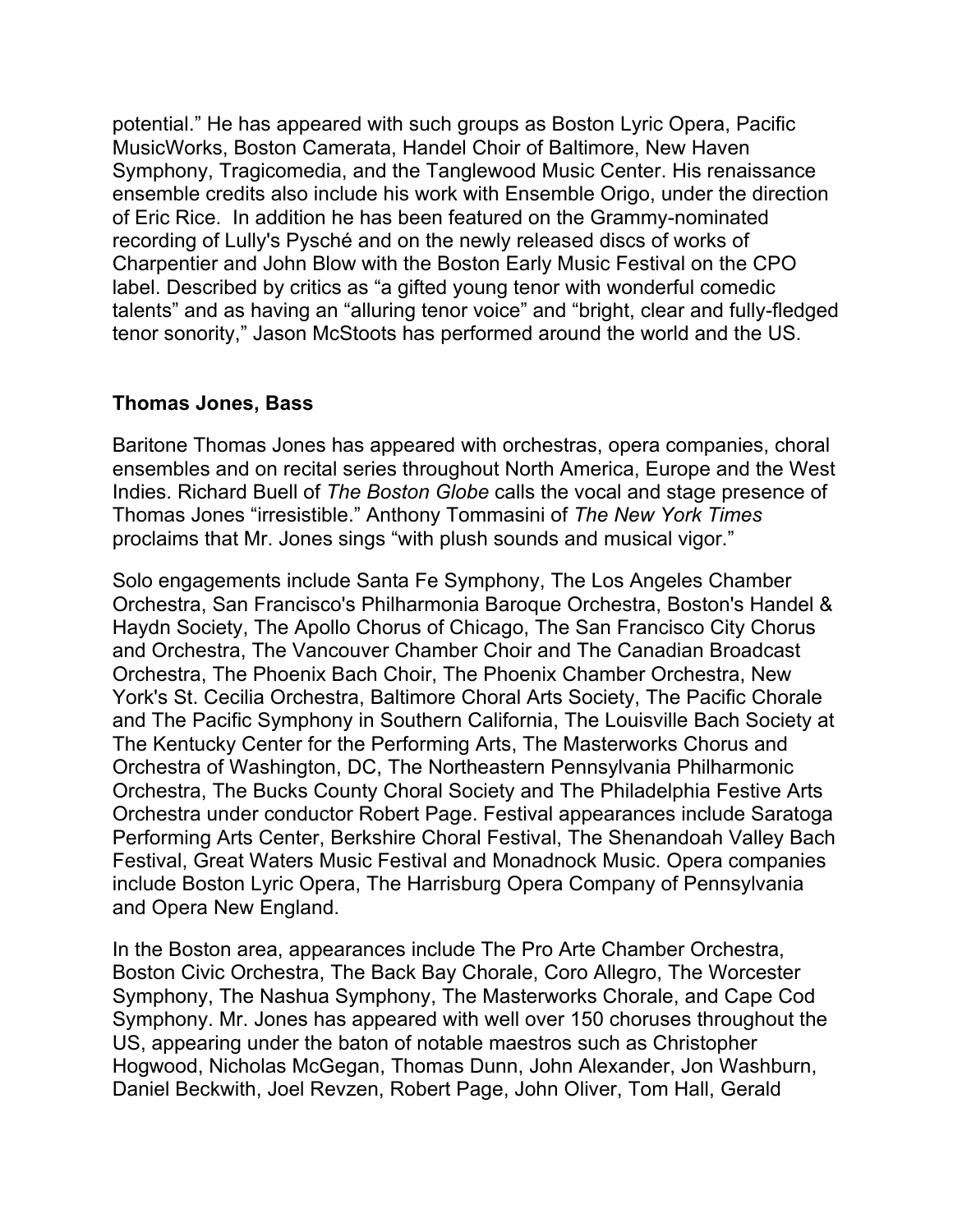Mack, Jung-Ho Pak, and Stephen Simon. In the summer of 2000, Mr. Jones sang a concert tour of Denmark, Sweden and Norway, including performances at Tivoli Gardens in Copenhagen.

## **Kristina Nilsson, Violin**

Concertmaster and violinist Kristina Nilsson has played regularly in the first violin sections of the Boston Pops Esplanade and Boston Ballet orchestras for over 20 years. She has appeared as a soloist with both the Esplanade Orchestra (under John Williams) and the Boston Ballet (in Vaughan-Williams' *Lark Ascending),* and with the National Symphony Orchestra, the Newton, Brookline, Brockton, and Quincy Symphony Orchestras, Boston Lawyers' Orchestra, and the Pro Arte Chamber Orchestra, of which she is a co-founder. She has co-soloed for Pro Arte with both Joseph Silverstein (former Concertmaster of the Boston Symphony) and artistic advisor/violinist Arturo Delmoni, with whom she premiered a work by Leonard Ciampa for Two Violins and Orchestra. Holding the position of Concertmaster with the Newton Symphony, Brockton Symphony, and the orchestras of Chorus Pro Musica, MIT Chorus, and Coro Allegro, she has also served in that capacity with Harvard Chamber Orchestra, Harvard Collegium, and Harvard-Radcliffe Chorus. As a member of the American Schubert Institute String Quartet and of the Lavazza Chamber Ensemble, Ms. Nilsson has performed numerous chamber music works in the New England area, including the Boston premiere of Schubert's *Conzertstucke* for violin and orchestra with Pro Arte. She served as concertmaster for Pro Arte and the Back Bay Chorale for a recording of Robert Kyr's The Passion According to Four Evangelists (New Albion Records). Kristina Nilsson holds a B.A. summa cum laude from Connecticut College, an M.M. from New England Conservatory, and J.D. cum laude from New England School of Law.

# **About Coro Allegro**

Founded in 1990-1991, Coro Allegro is Boston's acclaimed chorus for members, friends, and allies of the lesbian, gay, bisexual, and transgender community. Coro Allegro strengthens and enriches the lives of its members and the greater Boston community through its performances of outstanding classical choral repertoire and recordings. Coro Allegro is dedicated to its mission to provide broad audiences access to choral music, perform works by diverse composers, serve as a model of a successful LGBT community group through artistic excellence and visibility, and create an affirming, welcoming, and supportive environment for its membership.